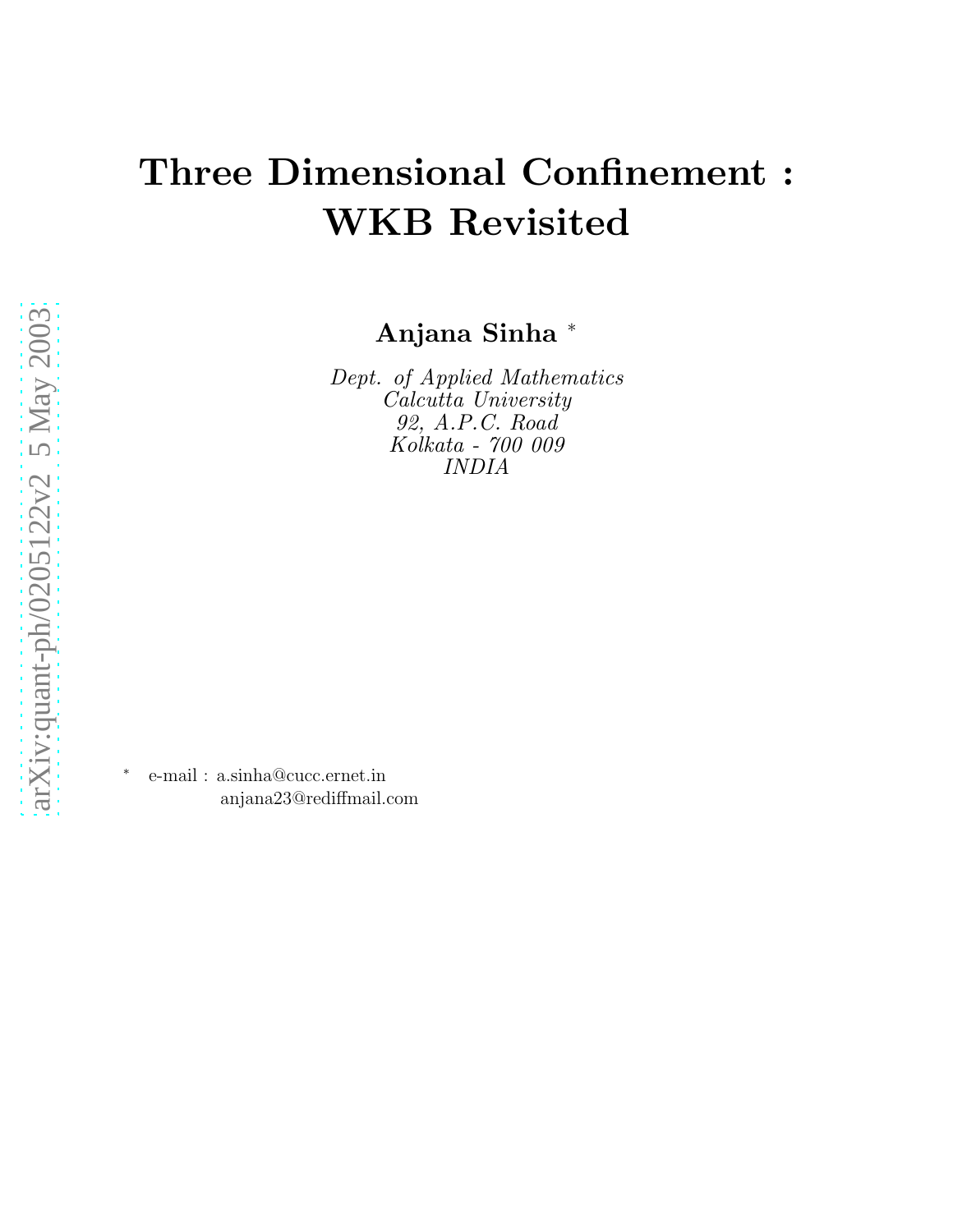## Abstract

An alternate formalism is developed to determine the energy eigenvalues of quantum mechanical systems, confined within a rigid impenetrable spherical box of radius  $r_0$ , in the framework of Wentzel-Kramers-Brillouin (WKB) approximation. Instead of considering the Langer correction for the centrifugal term, the approach adopted here is that of Hainz & Grabert : The centrifugal term is expanded perturbatively (in powers of  $\hbar$ ), decomposing it into 2 terms — the classical centrifugal potential and a quantum correction. Hainz and Grabert found that this method reproduced the exact energies of the hydrogen atom, to the first order in  $\hbar$ , with all higher order corrections vanishing. In the present study, this formalism is extended to the case of radial potentials under hard wall confinement, to check whether the same argument holds good for such confined systems as well. As expicit examples, 3 widely known potentials are studied, which are of considerable importance in the theoretical treatment of various atomic phenomena involving atomic transitions, viz., the 3-dimensional Harmonic oscillator, the hydrogen atom and the Hulthen potential.

key words : WKB approximation, 3-dimensional spatial confinement, radial potentials, perturbative expansion, centrifugal term, harmonic oscillator, hydrogen atom, Hulthén potential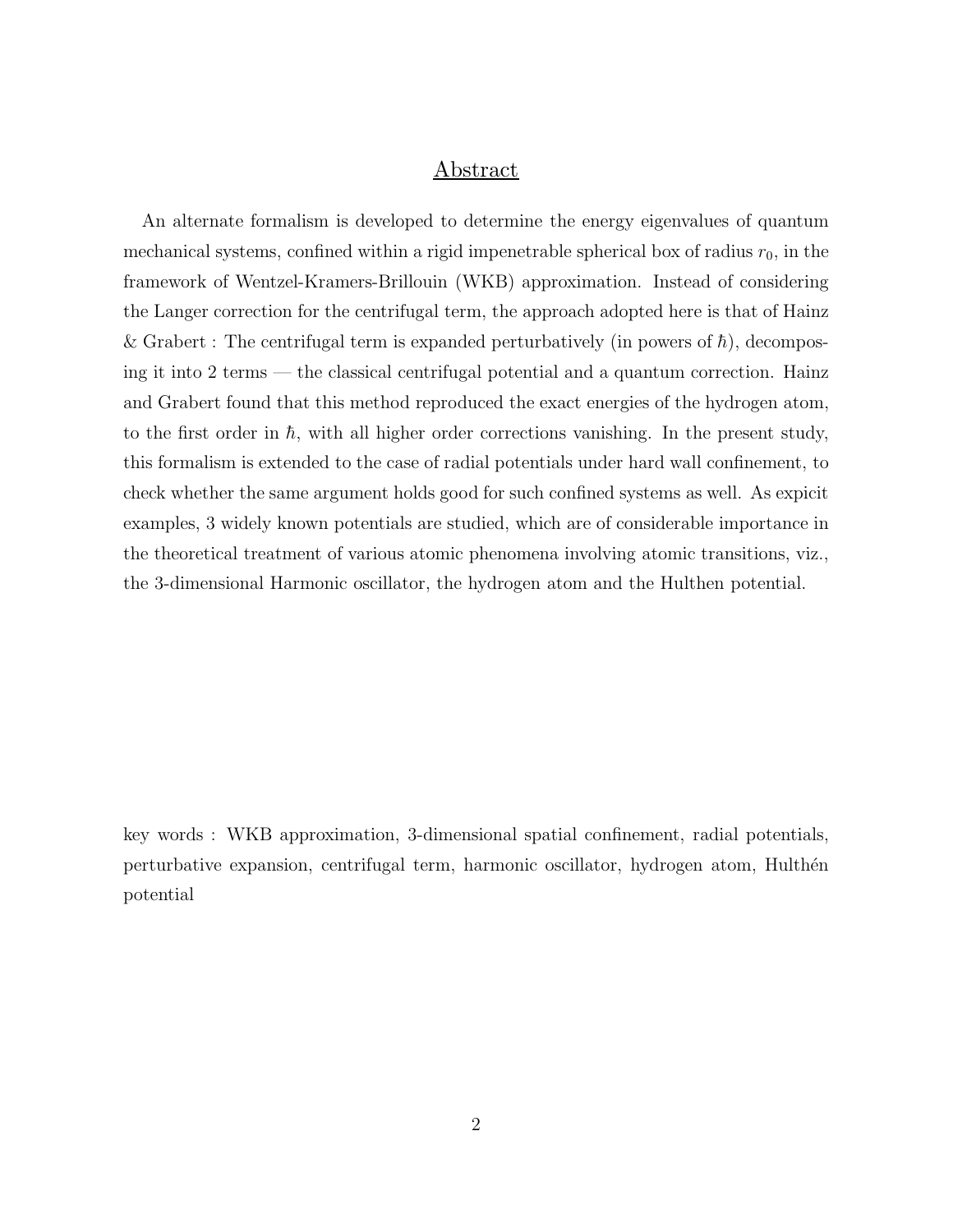## 1. Introduction

Spatial confinement of electrons in artificial nanostructures, on a scale comparable to their de Broglie wavelength, is a much talked about subject for the past decade or so [1-7]. Such artificial atoms as they are called because of their quantized energies, undergo radical changes in terms of both physical and chemical properties, because of their extremely small spatial dimensions, making them very useful in the study of atomic and molecular phenomena [8]. However, the problem with these so-called quantum wells, quantum wires and quantum dots is that their exact analytical treatment is not possible in most of the cases. Consequently, various approximation methods — the variational approach, the shifted 1/N expansion technique, the modified Airy function (MAF) method, the supersymmetric version of the same (SMAF), the Wentzel-Kramers-Brillouin (WKB) approximation, its supersymmetric version (SWKB), etc. — come into the picture [9-18]. The other option is to go for a numerical solution. Of the several approximation methods, the semiclassical WKB approximation technique is a very effective tool, yielding fairly accurate results in various quantum mechanical problems, where exact solutions are unknown or difficult to find out. This method gives a good estimate of both the energy eigenvalues as well as eigenfunctions, with the exception of the region near the classical turning points. Though this approach works well for one-dimensional problems, practical use shows that the standard leading order WKB approximation always reproduces the exact spectrum for the solvable spherically symmetric potentials  $V(r)$  if the centrifugal term

$$
V_C(r) = l(l+1)\hbar^2/2r^2
$$

is replaced by the Langer correction term [19]

$$
V_L(r) = (l + 1/2)^2 \hbar^2 / 2r^2
$$

This modification also justifies the WKB expansion of singular potentials like that of the Coulomb potential, near the origin. However, some authors have attempted to get rid of this Langer modification (LM), based on non-linear transformations [20] and supersymmetry [21]. Though their approach yielded results which are superior to those with LM, Coulomb type problems did not fare well. Hainz and Grabert [22] challenged this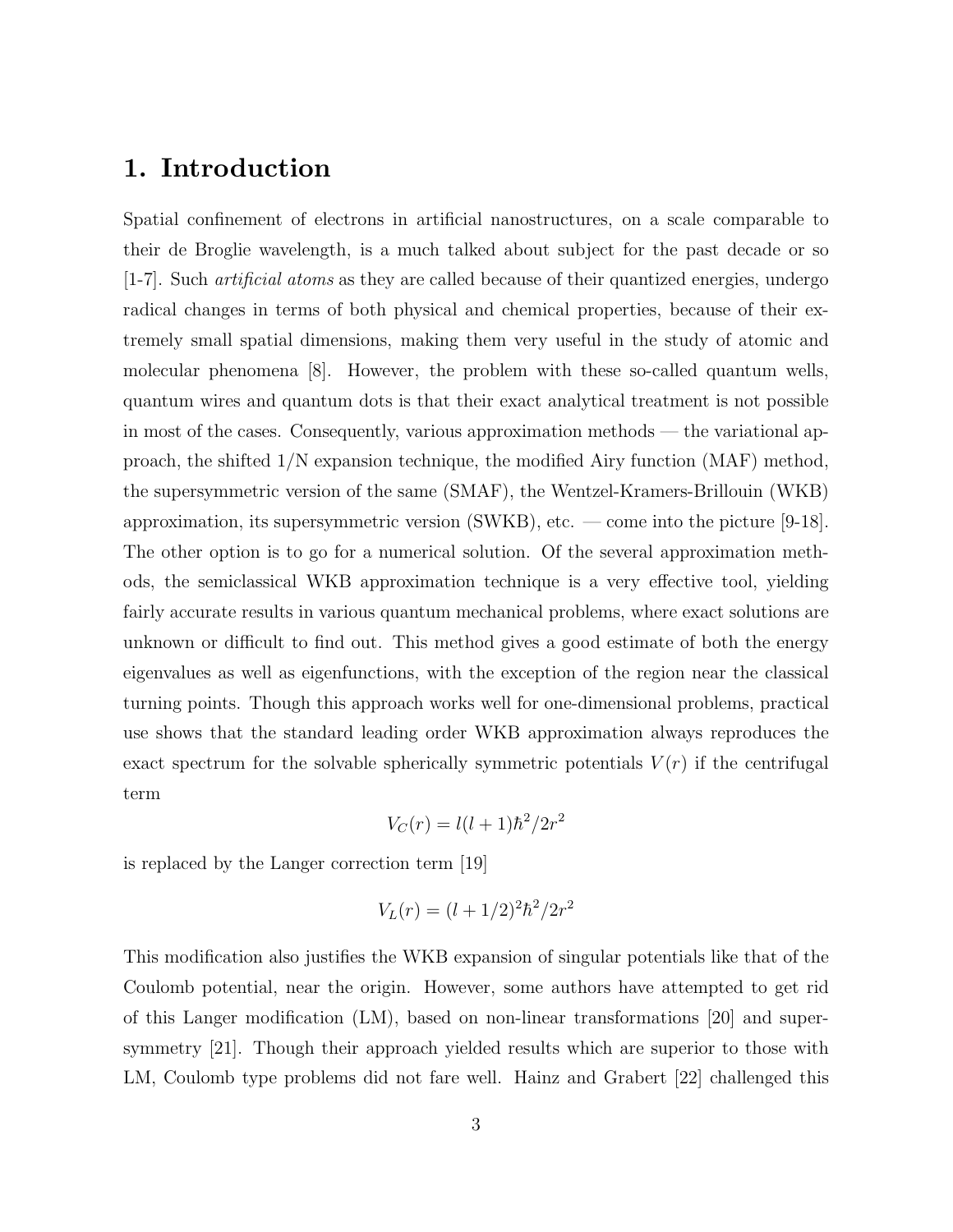common belief and put forward a new method to deal with centrifugal terms in the WKB approximation.

Since the semiclassical WKB approximation proceeds as a perturbation in powers of  $\hbar$ , it was argued in ref. [22] that within this expansion, the centrifugal term can be decomposed as

$$
V_c(r) = \frac{l(l+1)\hbar^2}{2mr^2} = \frac{L_0^2}{2mr^2} + \frac{\hbar L_0}{2mr^2}
$$
 (1)

with  $L_0 = \hbar l$ . The first term is the classical centrifugal term, while the second term is a quantum correction. Thus the quantum correction can be treated as a perturbation and expanded accordingly. Proceeding along these lines, Hainz and Grabert [22] found that the semiclassical energy eigenvalues for the hydrogen atom turned out to be exact to the first order in  $\hbar$ , with all higher order corrections vanishing. The aim of the present work is to check whether the same argument holds good for confined systems as well. The formalism of ref. [22] is extended to the case of radial potentials confined within rigid impenetrable spheres of radius  $r_0$ . As expicit examples, 3 widely known cases are studied, viz.,

- (i) the 3-dimensional Harmonic oscillator (HO)
- (ii) the hydrogen atom
- (iii) the Hulthen potential

These potentials are of considerable importance in theoretical treatment of various atomic phenomena involving atomic transitions. It is observed that this formalism gives a better estimate of the energy spectrum than the case with Langer modification, even in case of spatially confined systems.

The organisation of the paper is as follows. In Section II, the WKB formalism is extended to include quantum mechanical systems confined radially, expanding the centrifugal term perturbatively in powers of  $\hbar$ . In Section III, the approach is applied explicitly to 3 physically relevant cases, viz., the 3-dimensional harmonic oscillator, the hydrogen atom, and the Hulthen potential. Section IV is kept for conclusions and discussions.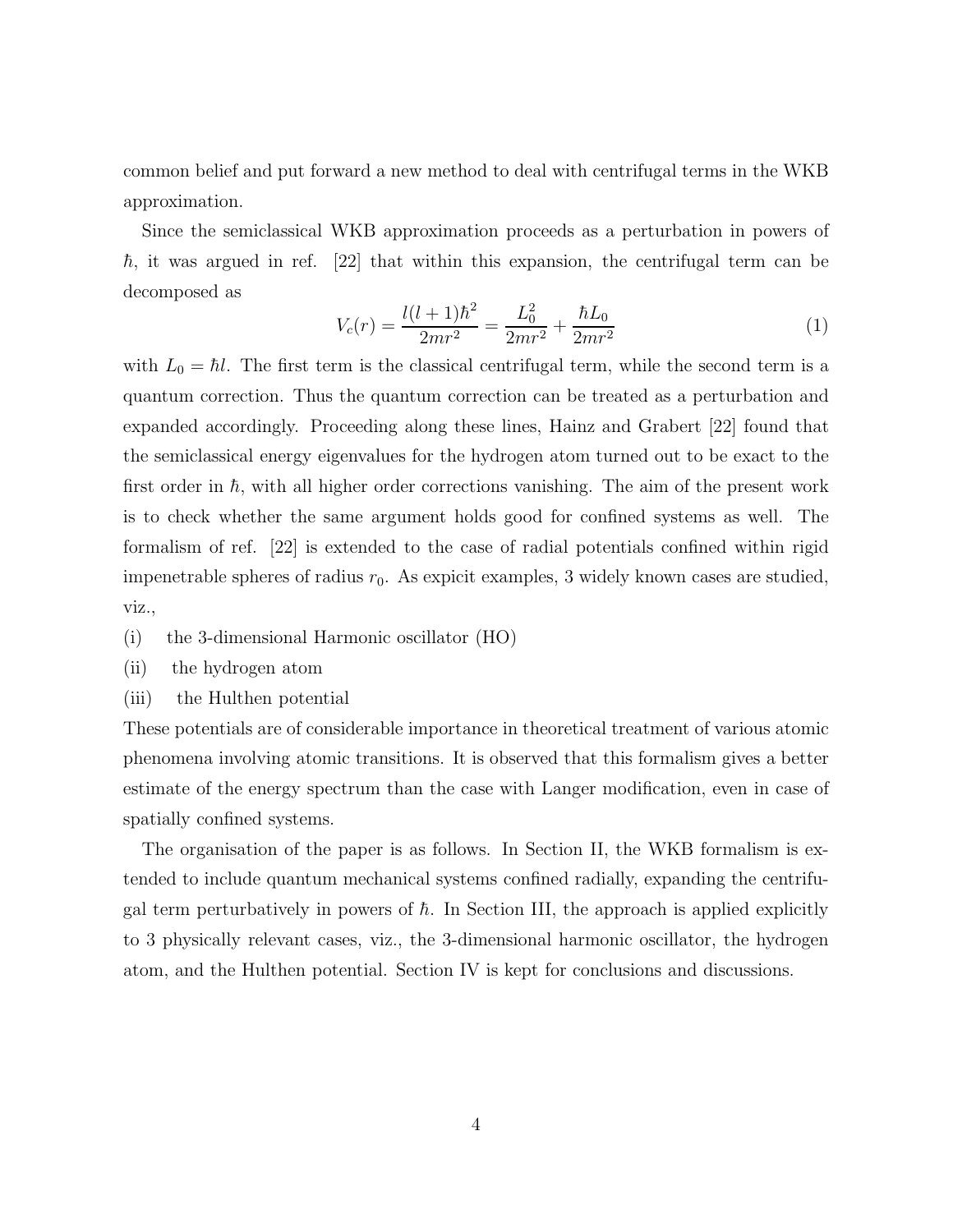## 2. Theory

The starting point of the study is the three-dimensional Schrödinger equation for a radial potential  $V(r)$ 

$$
\frac{d^2}{dr^2} \psi(r) + \frac{2m}{\hbar^2} \left[ E - V(r) - \frac{l(l+1)\hbar^2}{2mr^2} \right] \psi(r) = 0 \tag{2}
$$

where  $l(l + 1)\hbar^2$  represents the eigen values of the square of the angular momentum operator  $L^2$  and m is the mass of the particle. It is worth noting here that the WKB approximation can be applied only when the de Broglie wavelength  $\lambda = h/p \quad (h = 2\pi\hbar)$ is changing slowly. With the help of  $(1)$  the radial Schrödinger equation  $(2)$  can be cast in the form

$$
\frac{d^2}{dr^2} \psi(r) + \frac{2m}{\hbar^2} \left[ E - V_{eff}(r) - \hbar \frac{L_0}{2mr^2} \right] \psi(r) = 0 \tag{3}
$$

where

$$
V_{eff}(r) = V(r) + \frac{L_0^2}{2mr^2}
$$
\n(4)

In order for the physical system to have a stable bound state (discrete spectrum) it must have two classical turning points  $r_1$  and  $r_2$ . This gives rise to 3 regions given by

region I :  $0 \leq r \leq r_1 : V_1 > E$ region II :  $r_1 \, < \, r \, < \, r_2 \, : \, E \, > \, V_1$ region III :  $r > r_2$  :  $V_1 > E$ , where

$$
V_1(r) = V_{eff}(r) + \hbar \frac{L_0}{2mr^2}
$$
\n(5)

If one defines  $\Gamma(r)$  and  $\kappa(r)$ , with  $(\kappa^2 = -\Gamma^2)$  by

$$
\Gamma(r) = \sqrt{\frac{2m}{\hbar^2} \left\{ (E - V_{eff}) - \hbar \frac{L_0}{2mr^2} \right\}}
$$
(6)

$$
\kappa(r) = \sqrt{\frac{2m}{\hbar^2} \left\{ (V_{eff} - E) + \hbar \frac{L_0}{2mr^2} \right\}}\tag{7}
$$

then (3) reduces to

$$
\left\{\frac{d^2}{dr^2} - \kappa^2(r)\right\}\psi = 0
$$
 in regions I and III (8)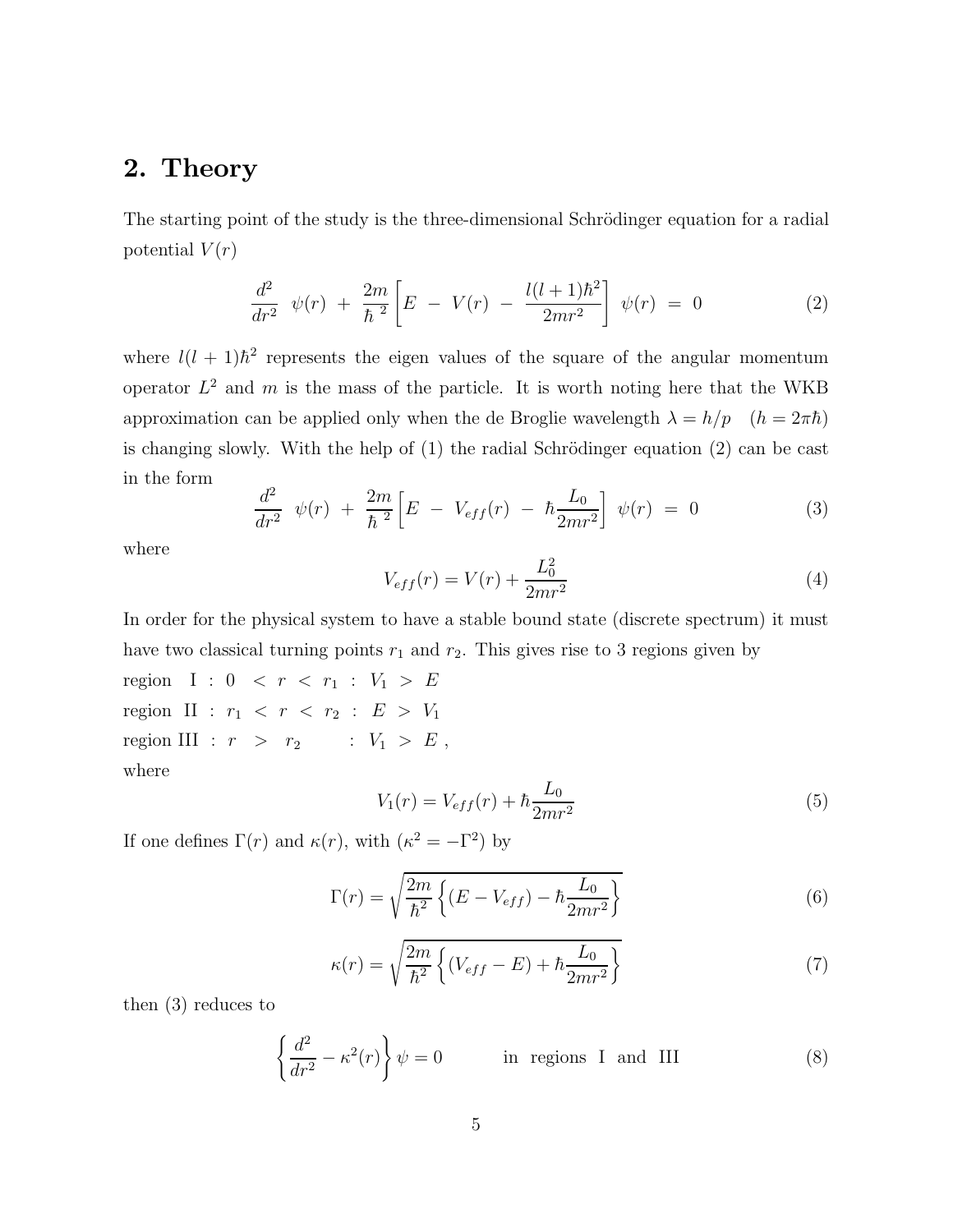$$
\left\{\frac{d^2}{dr^2} + \Gamma^2(r)\right\}\psi = 0 \qquad \text{in region II} \qquad (9)
$$

Expanding in powers of  $\hbar$ , and keeping terms to the first order in  $\hbar$ , one can write  $\Gamma(r)$ and  $\kappa(r)$  as

$$
\Gamma(r) \simeq \Gamma_0(r) - \frac{L_0}{2\hbar \Gamma_0 r^2} \tag{10}
$$

$$
\kappa(r) \simeq \kappa_0(r) + \frac{L_0}{2\hbar \kappa_0 r^2} \tag{11}
$$

where

$$
\Gamma_0(r) = \sqrt{\frac{2m}{\hbar^2} \left\{ E - V_{eff} \right\}} \tag{12}
$$

$$
\kappa_0(r) = \sqrt{\frac{2m}{\hbar^2} \left\{ V_{eff} - E \right\}} \tag{13}
$$

so that

$$
\frac{1}{\sqrt{\Gamma(r)}} \simeq \frac{1}{\sqrt{\Gamma_0(r)}} \left\{ 1 + \frac{L_0}{4\hbar \Gamma_0^2 r^2} \right\} \tag{14}
$$

$$
\frac{1}{\sqrt{\kappa(r)}} \simeq \frac{1}{\sqrt{\kappa_0(r)}} \left\{ 1 - \frac{L_0}{4\hbar \kappa_0^2 r^2} \right\} \tag{15}
$$

The conventional WKB ansatz is assumed for the wave function

$$
\psi(r) = exp\left[\frac{i}{\hbar} \Sigma(-i\hbar)^k S_k(r)\right]
$$
\n(16)

Substituting

$$
y_k(r) = \frac{\partial S_k(r)}{\partial r} \tag{17}
$$

and expanding them in powers of  $\hbar$ , one obtains the set of relations

$$
y_0 = \pm \sqrt{2m\left(E - V_{eff}(r)\right)}\tag{18}
$$

$$
y_1 = -\frac{1}{2y_0} \left( y_0' + i \frac{L_0}{r^2} \right) \tag{19}
$$

$$
y_{2m} = -\frac{1}{2y_0} \left\{ y_m^2 + y_{2m-1}' + 2 \sum_{k=1}^{2m-2} y_{2m-k} y_k \right\}
$$
 (20)

$$
y_{2m+1} = -\frac{1}{2y_0} \left\{ y'_{2m} + 2 \sum_{k=1}^{2m-1} y_{2m+1-k} y_k \right\}
$$
 (21)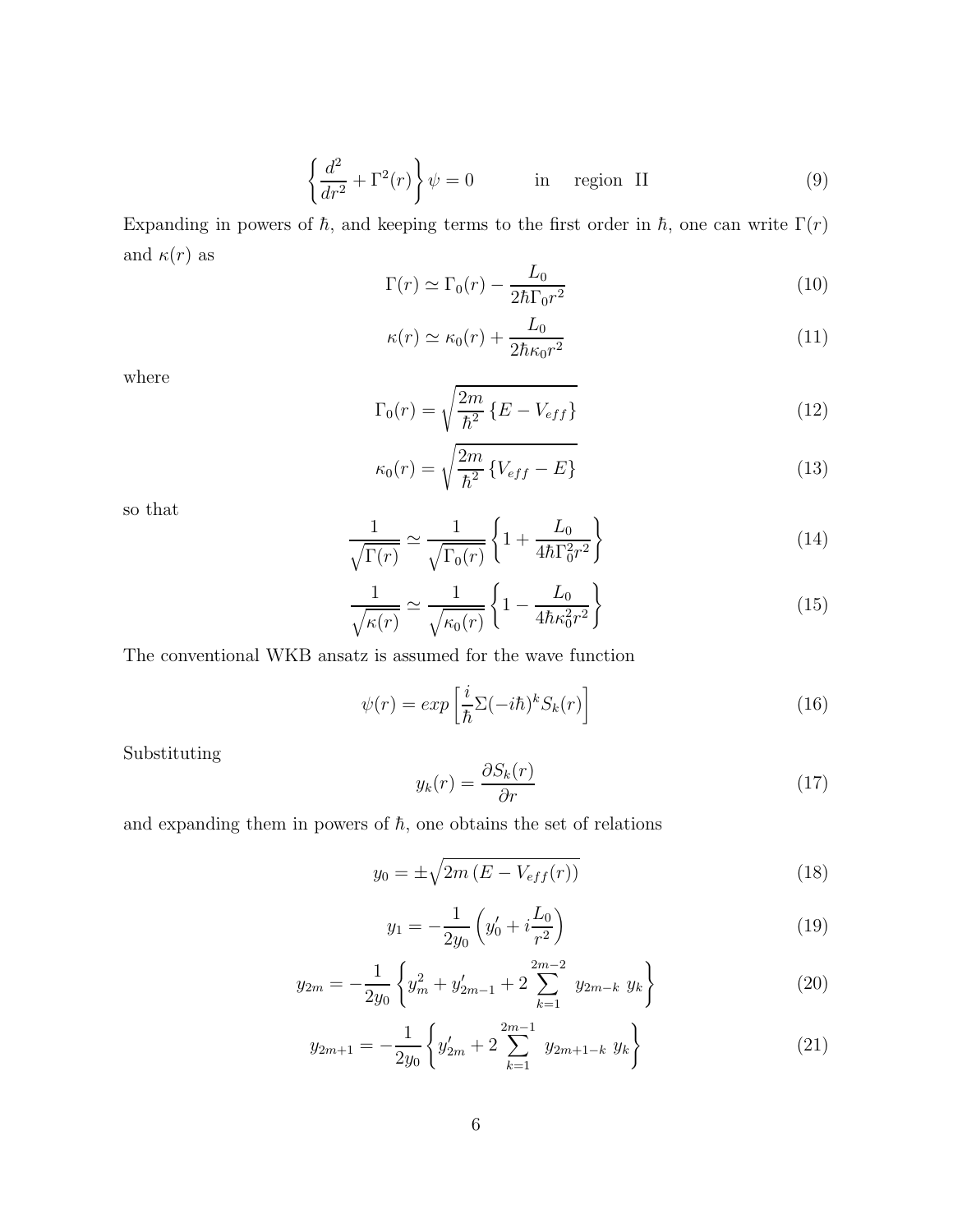In the above relationships, prime denotes differentiation with respect to  $r$ . Thus  $y_0$  turns out to be the classical momentum, and

 $y_0 = \pm i\kappa_0 \hbar$  in regions I and III,

$$
y_0 = \Gamma_0 \hbar
$$
 in region II.

So, the wave function is a linear combination of the form

$$
\psi(r) = \Sigma c^{\pm} exp\left[\frac{i}{\hbar} \int dr \ y^{\pm}(r)\right]
$$
\n(22)

where

$$
y(r) = \Sigma (-i\hbar)^k y_k(r)
$$
\n(23)

with derivatives (to the first order in  $\hbar$ )

$$
\frac{d\psi}{dr} = \left(\frac{i}{\hbar}S_0' + S_1'\right)\psi\tag{24}
$$

$$
\frac{d^2\psi}{dr^2} = \left\{-\frac{S_0^{\prime\ 2}}{\hbar^2} + \frac{i}{\hbar} \left(2S_0^{\prime} S_1^{\prime} + S_0^{\prime\prime}\right) + S_1^{\prime\prime}\right\}\psi\tag{25}
$$

This gives the complete solution to the Schrödinger equation ( to the first order in  $\hbar$  ) as

$$
\psi = \frac{1}{\sqrt{y_0}} \exp\left\{\frac{i}{\hbar} \int y_0 \, dr - \frac{iL_0}{2} \int \frac{dr}{y_0 r^2}\right\} \tag{26}
$$

Since the radial wave function must vanish at  $r = 0$ , the only allowed solution in region I is

$$
\psi_I = \frac{A}{\sqrt{\kappa_0}} \exp\left\{-\int_r^{r_1} \kappa_0 dr - \frac{L_0}{2\hbar} \int_r^{r_1} \frac{dr}{\kappa_0 r^2}\right\} \tag{27}
$$

Now we shall make use of the conventional connection formulae for WKB approximation at the turning point  $r_1$ , [23] *viz.*,

$$
\frac{1}{\sqrt{\kappa(r)}} \exp\left(-\int_r^{r_1} \kappa(r) \, dr\right) \ = \ \frac{2}{\sqrt{\Gamma(r)}} \sin\left\{\int_{r_1}^r \Gamma(r) \, dr \ + \ \frac{\pi}{4}\right\} \tag{28}
$$

$$
\frac{1}{\sqrt{\kappa(r)}} \exp\left(\int_r^{r_1} \kappa(r) dr\right) = \frac{1}{\sqrt{\Gamma(r)}} \cos\left\{\int_{r_1}^r \Gamma(r) dr + \frac{\pi}{4}\right\} \tag{29}
$$

Expanding  $\Gamma(r)$  and  $\kappa(r)$  in terms of  $\Gamma_0(r)$  and  $\kappa_0(r)$ , and keeping terms upto the first order in  $\hbar$  only, the connection formulae can be cast in the form

$$
\frac{1}{\sqrt{\kappa_0(r)}} \exp\left(-\int_r^{r_1} \kappa_0(r) dr - \frac{L_0}{2\hbar} \int_r^{r_1} \frac{dr}{\kappa_0(r)r^2}\right)
$$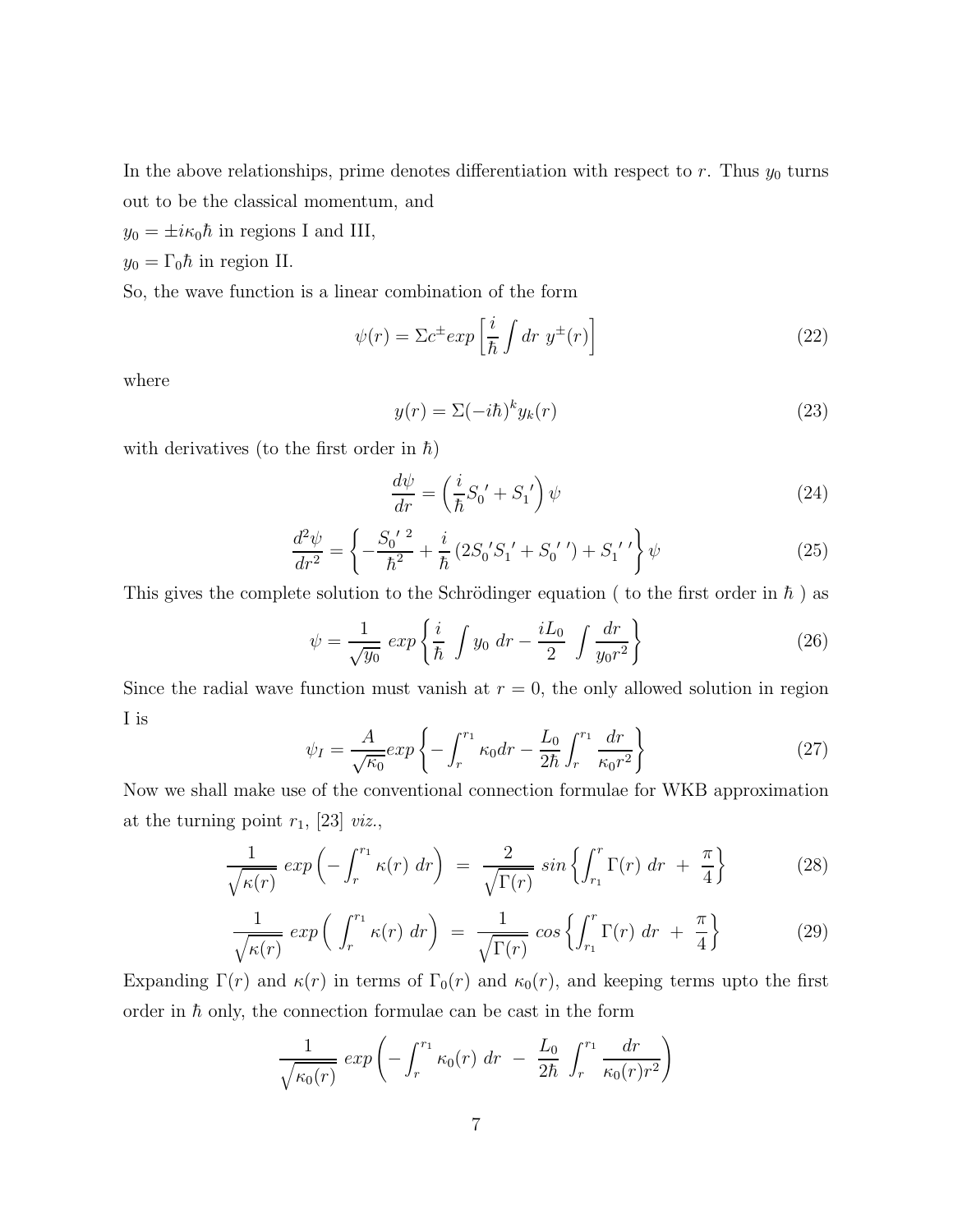$$
\simeq \frac{2}{\sqrt{\Gamma_0(r)}} \sin \left\{ \int_{r_1}^r \Gamma_0(r) \, dr - \frac{L_0}{2\hbar} \int_{r_1}^r \frac{dr}{\Gamma_0(r)r^2} + \frac{\pi}{4} \right\} \tag{30}
$$
\n
$$
\frac{1}{\sqrt{\kappa_0(r)}} \exp \left( \int_r^{r_1} \kappa_0(r) \, dr + \frac{L_0}{2\hbar} \int_r^{r_1} \frac{dr}{\kappa_0(r)r^2} \right)
$$
\n
$$
\simeq \frac{1}{\sqrt{\Gamma_0(r)}} \cos \left\{ \int_{r_1}^r \Gamma_0(r) \, dr - \frac{L_0}{2\hbar} \int_{r_1}^r \frac{dr}{\Gamma_0(r)r^2} + \frac{\pi}{4} \right\} \tag{31}
$$

The solutions to the Schrödinger equation in regions II and III are obtained by matching the WKB solutions on either side of the turning points  $r_1$  and  $r_2$ , with the help of the connection formulae (30) and (31). Thus the solution in region II comes out to be

$$
\psi_{II} = \frac{2A}{\sqrt{\Gamma_0(r)}} \sin \left\{ \int_{r_1}^r \Gamma_0(r) dr - \frac{L_0}{2\hbar} \int_{r_1}^r \frac{dr}{\Gamma_0(r) r^2} + \frac{\pi}{4} \right\} \tag{32}
$$

To obtain the solution in region III,  $\psi_{II}$  is written as

$$
\begin{split}\n&\int_{r_1}^r \Gamma_0(r) dr - \frac{L_0}{2\hbar} \int_{r_1}^r \frac{dr}{\Gamma_0(r)r^2} + \frac{\pi}{4} \\
&= \int_{r_1}^{r_2} \Gamma_0(r) dr - \int_r^{r_2} \Gamma_0(r) dr - \frac{L_0}{2\hbar} \int_{r_1}^{r_2} \frac{dr}{\Gamma_0(r)r^2} + \frac{L_0}{2\hbar} \int_r^{r_2} \frac{dr}{\Gamma_0(r)r^2} + \frac{\pi}{4} \\
&= \left(\frac{\pi}{2} + \int_{r_1}^{r_2} \Gamma_0(r) dr - \frac{L_0}{2\hbar} \int_{r_1}^{r_2} \frac{dr}{\Gamma_0(r)r^2}\right) - \left(\int_r^{r_2} \Gamma_0(r) dr - \frac{L_0}{2\hbar} \int_r^{r_2} \frac{dr}{\Gamma_0(r)r^2} + \frac{\pi}{4}\right)\n\end{split} \tag{33}
$$
\n
$$
= \left(\frac{\pi}{2} + \theta\right) - B
$$

where

$$
\theta = \int_{r_1}^{r_2} \Gamma_0(r) \, dr - \frac{L_0}{2\hbar} \int_{r_1}^{r_2} \frac{dr}{\Gamma_0 r^2} \tag{34}
$$

and

$$
B = \int_{r}^{r_2} \Gamma_0(r) \, dr - \frac{L_0}{2\hbar} \int_{r}^{r_2} \frac{dr}{\Gamma_0 r^2} + \frac{\pi}{4} \tag{35}
$$

Substituting (33) into (32) and simplifying,

$$
\psi_{II} = \frac{2A}{\sqrt{\Gamma_0(r)}} (\cos \theta \cos B + \sin \theta \sin B) \tag{36}
$$

Using the connection formula at the turning point  $r_2$ , the solution in region III is obtained as

$$
\psi_{III} = \frac{2A}{\sqrt{\kappa_0(r)}} \cos \theta \exp(\sigma(r)) + \frac{A}{\sqrt{\kappa_0(r)}} \sin \theta \exp(-\sigma(r)) \tag{37}
$$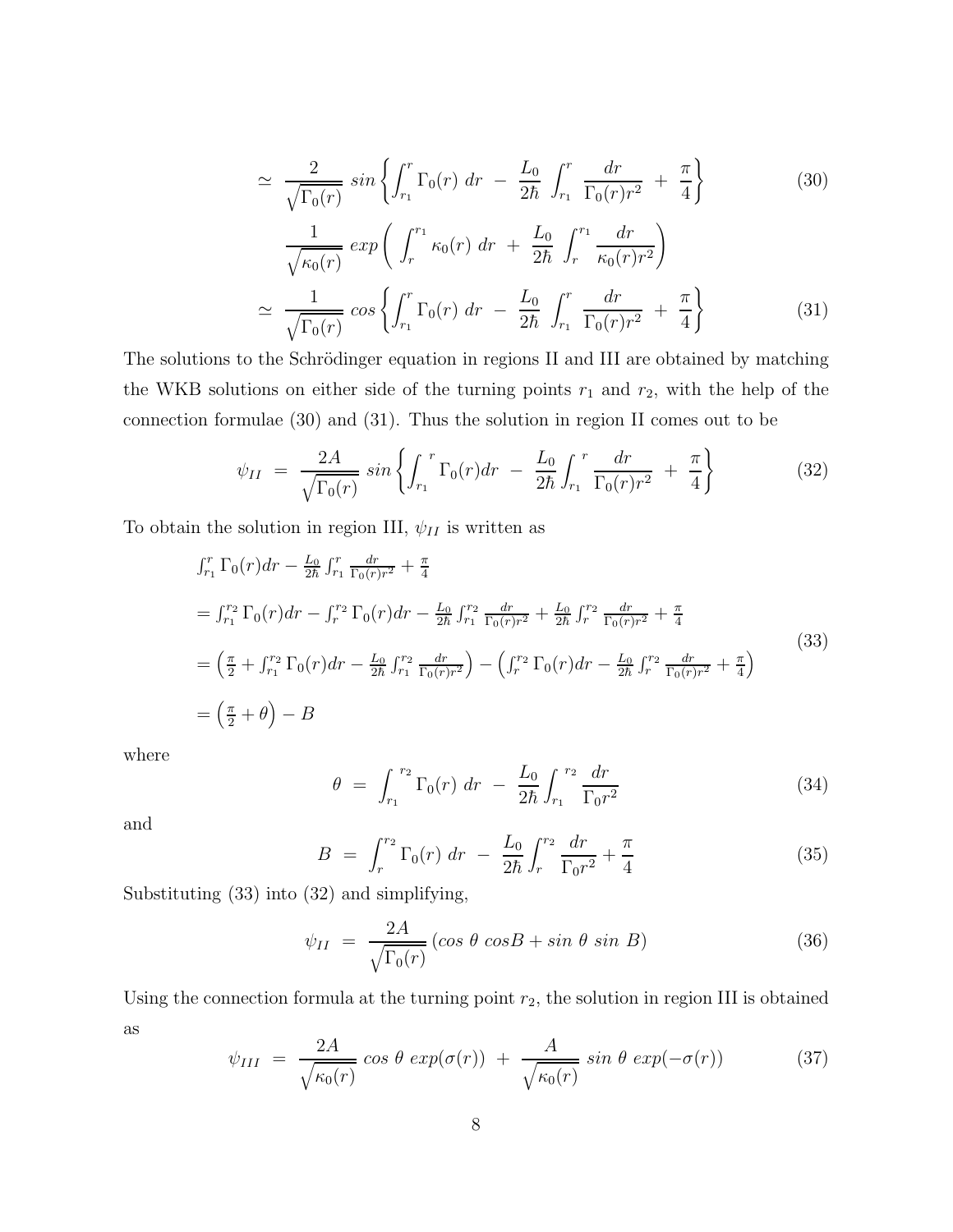where

$$
\sigma(r) = \int_{r_2}^r \kappa_0(r) \, dr - \frac{L_0}{2\hbar} \int_{r_2}^r \frac{dr}{\kappa_0 r^2} \tag{38}
$$

Now, the WKB quantization rule is obtained by the constraint  $\psi(r = r_0) = 0$ , where  $r_0$  is the radius of the confining spherical box. 2 cases arise depending on the size of confinement, i.e.

i) there is a single turning point within the box (  $r_1 < r_0 < r_2$  )

ii) both the turning points are within the box  $(r_0 > r_2)$ 

thus yielding 2 different quantization rules.

#### 1) Extremely small confinement :

The size of the box is so small that it admits only a single turning point, i.e.,  $r_1 < r_0 < r_2$ This modifies the boundary condition to :  $\psi_{II}(r_0) = 0$ .

Hence the WKB quantization condition reads

$$
\lambda_1 - \lambda_2 = \left(n + \frac{3}{4}\right), \qquad n = 0, 1, 2, \dots
$$
 (39)

with

.

$$
\lambda_1 = \int_{r_1}^{r_0} \Gamma_0(r) dr \tag{40}
$$

$$
\lambda_2 = \frac{L_0}{2\hbar} \int_{r_1}^{r_0} \frac{dr}{\Gamma_0(r)r^2} \tag{41}
$$

#### 2) The confining box is not so small :

The size of the box is such that both the classical turning points lie within it, i.e.,  $r_0 > r_2$ 

Hence, in this case the solution of the Schrödinger equation must obey the boundary condition :  $\psi_{III}(r_0) = 0$ ,

yielding the WKB quantization rule

$$
2 \cos \theta. \exp(\sigma(r_0)) + \sin \theta. \exp(-\sigma(r_0)) = 0 \qquad (42)
$$

These quantization rules (39) and (42) enable one to determine the energy spectrum of any spatially confined, radial potential, in the framework of WKB approximation.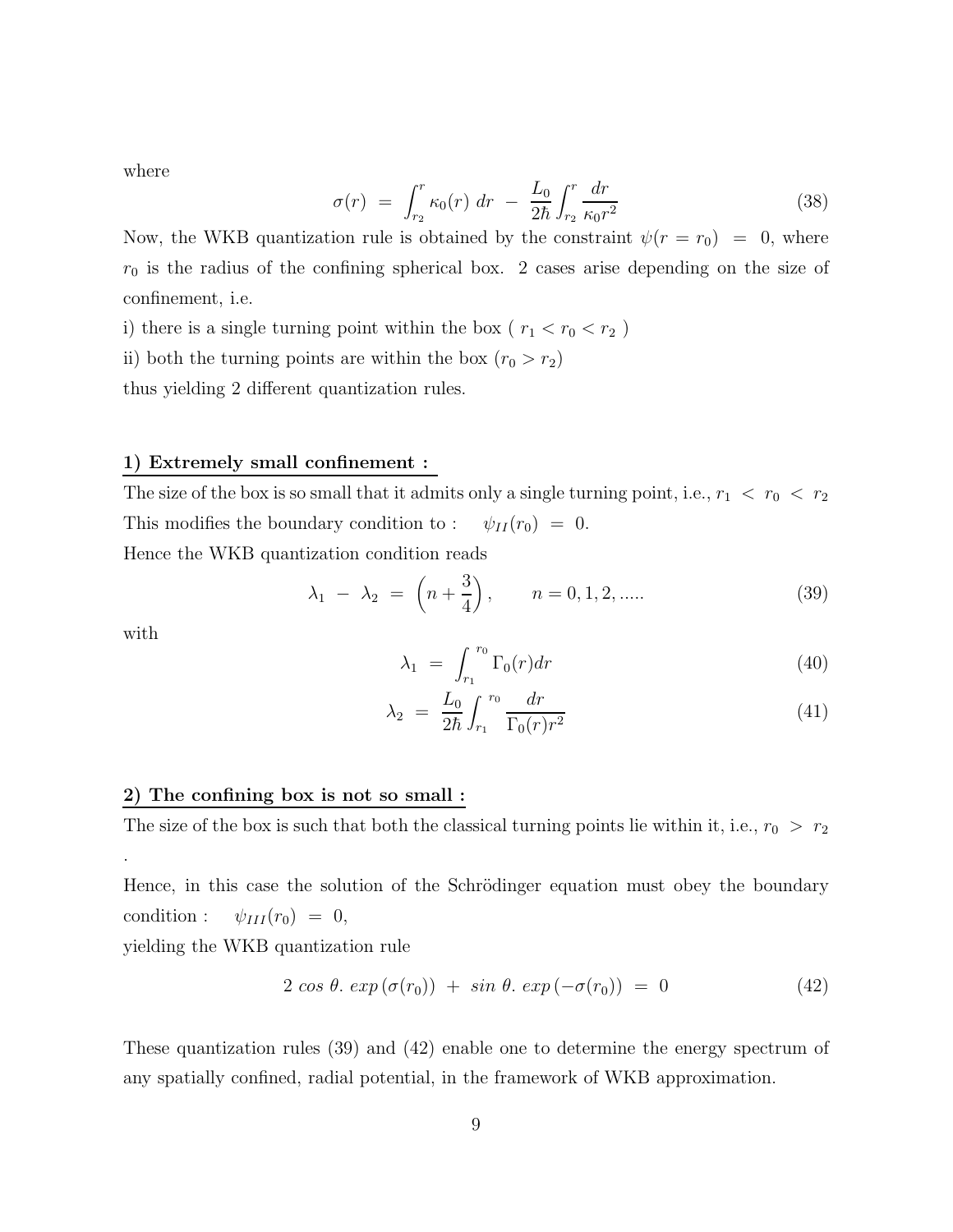# 3. Calculations

In this section, the WKB rules so developed are used to determine the energy spectrum of 3 explicit potentials

- (i) the 3-dimensional Harmonic oscillator
- (ii) the hydrogen atom
- (iii) the Hulthen potential

each confined within an impenetrable spherical box of radius  $r_0$ . All the 3 potentials are of tremendous importance in a variety of physical problems, and have been studied widely. Units used are  $\hbar = m = 1$  so that  $L_0 = l$ .

#### 3-dimensional Harmonic Oscillator

$$
V(r) = \frac{r^2}{2} \tag{43}
$$

Hence the relationship  $E - V_{eff} = 0$  gives the classical turning points at

$$
r_1 = \left\{ E - \sqrt{E^2 - l^2} \right\}^{1/2} \tag{44}
$$

$$
r_2 = \left\{ E + \sqrt{E^2 - l^2} \right\}^{1/2} \tag{45}
$$

Proceeding along the formalism developed above, the energy levels of the enclosed 3 dim. harmonic oscillator are computed for various values of the confining parameter  $r_0$ , with the help of the mathematical relationships in ref. [24]. The results are presented in Table I, comparing the energies so obtained (with no modification of the centrifugal term) denoted by E, with those from the conventional WKB quantization rules for 3 dimensional confinement (with Langer modification), E(WKB) [18], the direct variational method, E(var) [9], and exact numerical values, E(exact) [9] for the enclosed 3-dim. harmonic oscillator.

#### Table I : Enclosed 3-dim. Harmonic Oscillator

 $(n = n_r + l + 1 : n_r = 0, l = 1)$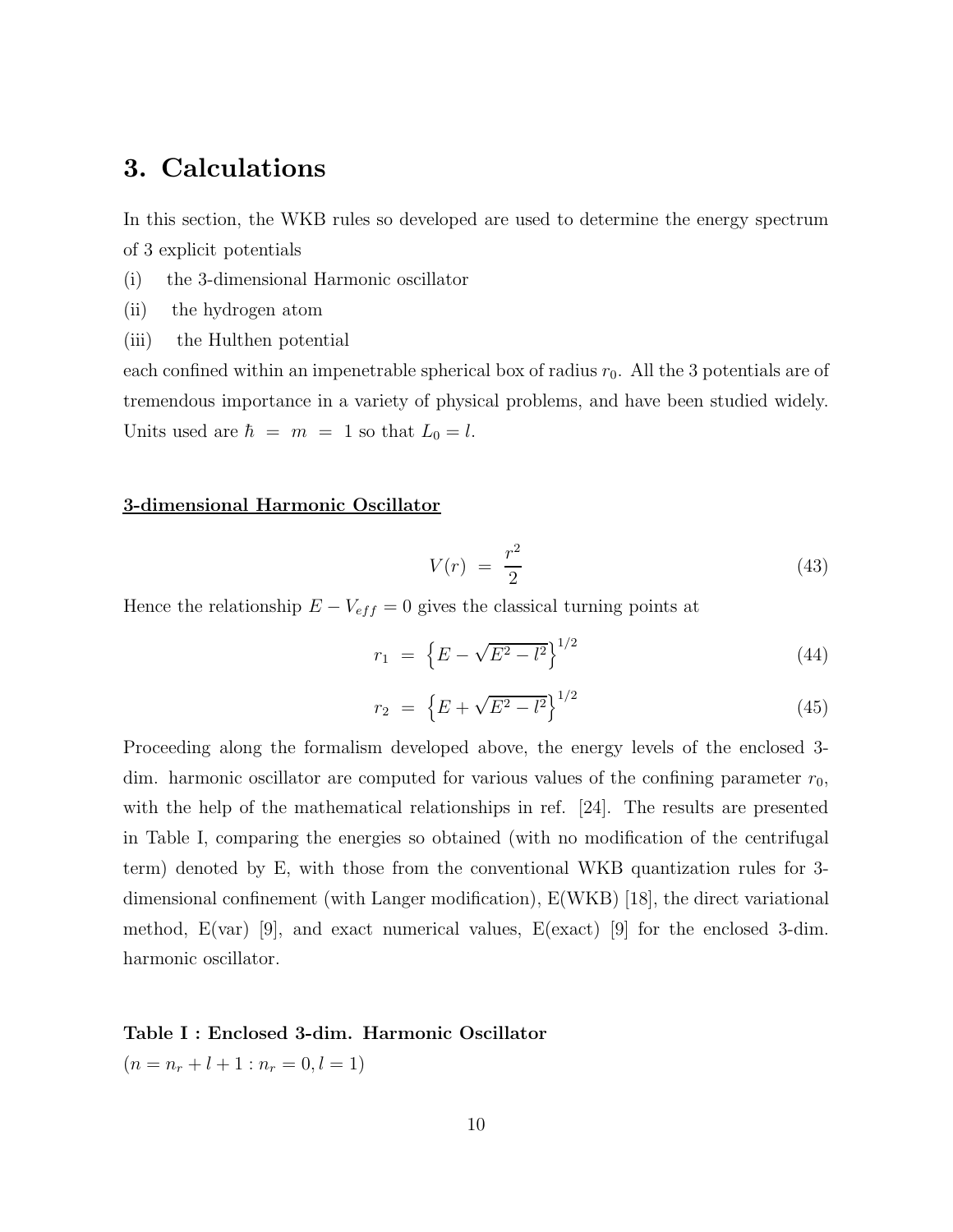| $r_0$ | E         | E(WKB)  | E(var)  | E(exact) |
|-------|-----------|---------|---------|----------|
| 1.0   | 10.2876   | 10.2643 | 10.3188 | 10.2822  |
| 1.5   | 4.9068    | 4.9084  | 4.9169  | 4.9036   |
| 2.0   | $3.3081*$ | 3.2490  | 3.2514  | 3.2469   |
| 2.5   | 2.6835    | 2.7079* | 2.6901  | 2.6881   |
| 3.0   | 2.5313    | 2.5310  | 2.5337  | 2.5313   |
| 4.0   | 2.5001    | 2.5001  | 2.5015  | 2.5001   |
| 5.0   | 2.5000    | 2.5000  | 2.5012  | 2.5000   |

∗ In these cases the size of the rigid spherical box is such that the wall is close to the turning point, where the WKB approximation is not expected to give good results.

#### Hydrogen Atom

The well-known Coulomb potential

$$
V(r) = -\frac{1}{r} \tag{46}
$$

is known to possess negative energies. However, spatial confinement alters this scenario. For extremely small confinement, the system is no longer bound.  $E > 0$ , and  $E-V_{eff} = 0$ gives a single turning point at

$$
r_t = \frac{\sqrt{1 + 2El^2} - 1}{2E} \tag{47}
$$

For all practical purposes,  $r_t$  is very small, and the eigenenergies of the enclosed system are obtained from the relationship (39)

$$
\int_{r_t}^{r_0} \sqrt{2(E - V_{eff})} \, dr \ - \ \frac{l}{2} \int_{r_t}^{r_0} \frac{dr}{\sqrt{2(E - V_{eff})} \, r^2} \ = \ \left(n \ + \ \frac{3}{4}\right)\pi \tag{48}
$$

with

$$
V_{eff} = -\frac{1}{r} + \frac{l^2}{2r^2} \tag{49}
$$

However, for bound energies  $(E < 0)$ , 2 cases may arise, depending on the size of the confining box :

Either there is only one turning point inside the box  $(r_1 < r_0 < r_2)$ , or confining wall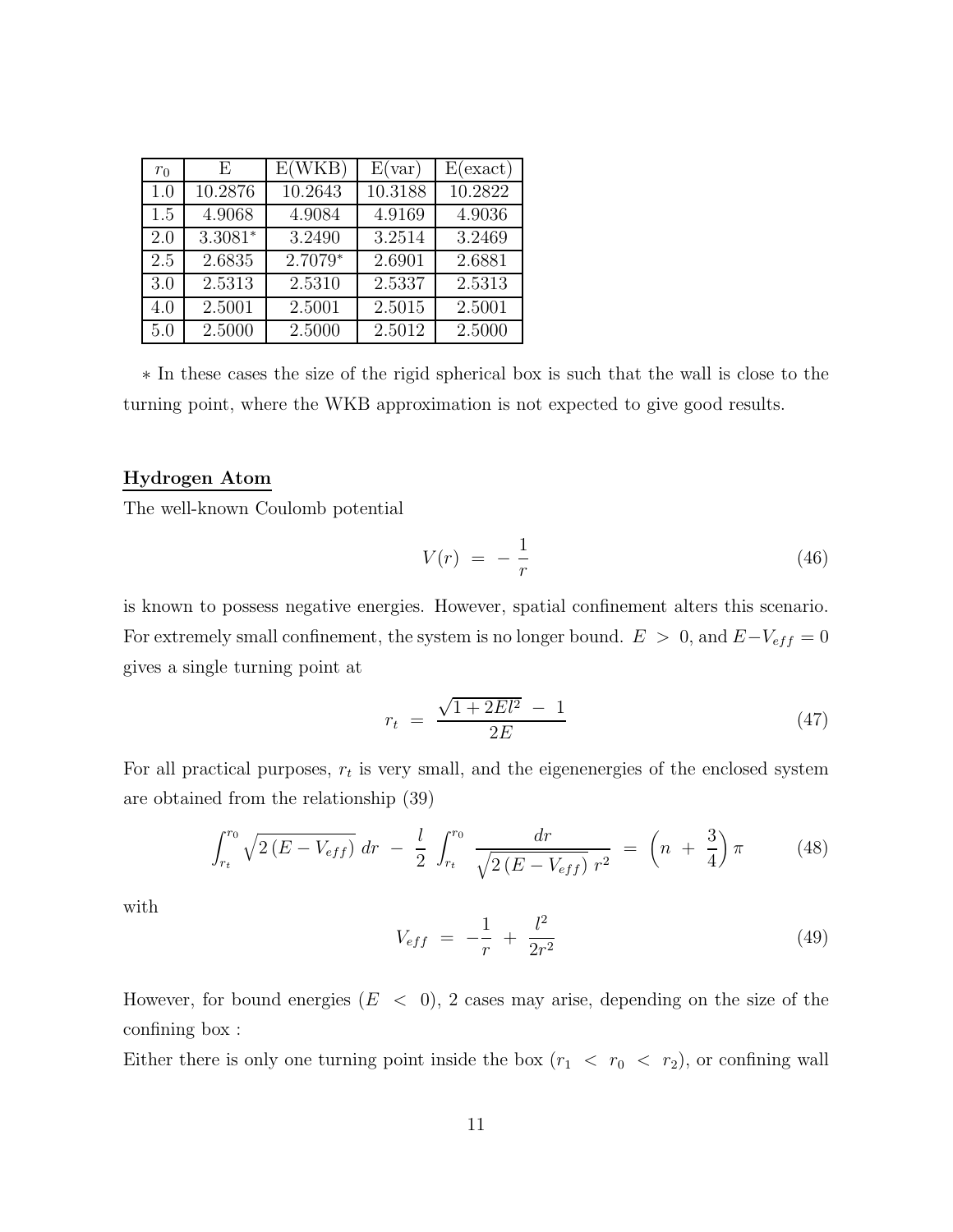encloses both the turning points  $(r_0 > r_2)$ . Let  $E = -e$  and  $V_{eff} = -v_{eff}$ . The expression  $E - V_{eff} = 0$  gives the roots at

$$
r_1 = \frac{1}{2e} \left\{ 1 - \sqrt{1 - 2el^2} \right\} \tag{50}
$$

$$
r_2 = \frac{1}{2e} \left\{ 1 + \sqrt{1 - 2el^2} \right\} \tag{51}
$$

The energy spectrum of the boxed-in hydrogen atom is determined with the help of the formalism developed above. The results are computed and presented in tabular form, for the  $2p$  (Table II) and 3d (Table III) states. The energy eigenvalues calculated in this study, E, are compared with those obtained by the conventional (with LM) confined WKB approximation developed earlier E(WKB) [18], the direct variational method of Marin and Cruz, E(var) [9], Varshni's modification of Marin-Cruz approach, E(Varshni) [25], and the exact numerical values, E(exact) [25,26].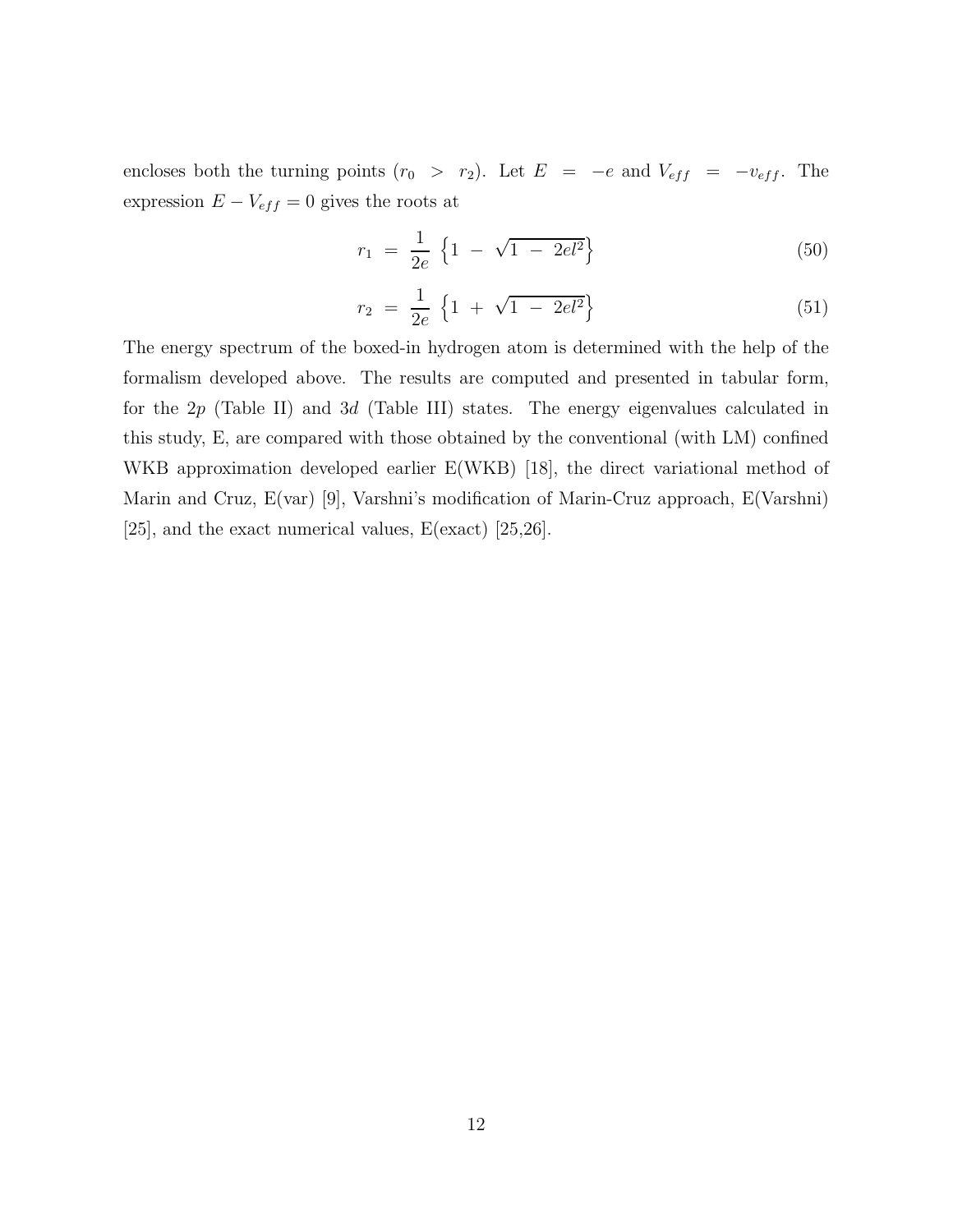| $r_0$ | Е          | E(WKB)    | E(var)    | E(Varshni) | E(exact)  |
|-------|------------|-----------|-----------|------------|-----------|
| 0.6   | 49.8448    | 49.3997   | 50.401    | 49.935     | 49.874    |
| 0.8   | 26.9179    | 26.5586   | 27.155    | 26.910     | 26.879    |
| 1.0   | 16.5063    | 16.2590   | 16.611    | 16.464     | 16.446    |
| 1.2   | 10.8828    | 10.7653   | 10.999    | 10.905     | 10.893    |
| 1.4   | 7.6209     | 7.4379    | 7.6857    | 7.6214     | 7.6138    |
| 1.6   | 5.5112     | 5.3928    | 5.5801    | 5.5347     | 5.5295    |
| 1.8   | $4.1512*$  | 4.0693    | 4.1675    | 4.1345     | 4.1308    |
| 2.0   | 3.1513     | 3.1010    | 3.1791    | 3.1547     | 3.1520    |
| 2.2   | 2.4469     | 2.4013    | 2.4641    | 2.4458     | 2.4438    |
| 2.4   | 1.9224     | 1.8815    | 1.9326    | 1.9187     | 1.9173    |
| 2.8   | 1.2129     | 1.1807    | 1.2157    | 1.2075     | 1.2068    |
| 3.0   | 0.9684     | 0.9420    | 0.9694    | 0.9631     | 0.9625    |
| 3.5   | 0.5466     | 0.5371    | 0.5459    | 0.5427     | 0.5424    |
| 4.0   | 0.2894     | 0.2771    | 0.2888    | 0.2872     | 0.2871    |
| 5.0   | 0.0154     | 0.0135    | 0.0155    | 0.0152     | 0.0152    |
| 7.0   | $-0.1687*$ | $-0.1666$ | $-0.1748$ | $-0.1748$  | $-0.1749$ |
| 10.0  | $-0.2269$  | $-0.2256$ | $-0.2369$ |            | $-0.2377$ |
| 14.0  | $-0.2487$  | $-0.2484$ | $-0.2484$ |            | $-0.2491$ |

Table II : Enclosed Hydrogen Atom - 2p state :  $(n = n_r + l + 1 : n_r = 0, l = 1)$ 

Table III : Enclosed Hydrogen Atom - 3d state :  $(n = n_r + l + 1 : n_r = 0, l = 2)$ 

| $r_0$ | Ε          | E(WKB)    | E(var)    | E(Varshni) | E(exact)  |
|-------|------------|-----------|-----------|------------|-----------|
| 1.0   | 29.8203    | 29.7306   | 30.234    | 29.979     | 29.935    |
| 1.5   | 12.5321    | 12.4895   | 12.692    | 12.587     | 12.570    |
| 2.0   | 6.6415     | 6.6064    | 6.7182    | 6.6640     | 6.6550    |
| 2.5   | 3.9882     | 3.9658    | 4.0288    | 3.9970     | 3.9920    |
| 3.0   | 2.5863     | 2.5593    | 2.6088    | 2.5887     | 2.5856    |
| 4.0   | 1.2467     | 1.2379    | 1.2532    | 1.2440     | 1.2427    |
| 5.0   | 0.6581     | 0.6489    | 0.6634    | 0.6588     | 0.6582    |
| 6.0   | 0.3617     | 0.3550    | 0.3634    | 0.3609     | 0.3607    |
| 7.0   | 0.1926     | 0.1890    | 0.1945    | 0.1933     | 0.1932    |
| 8.0   | 0.0919     | 0.0897    | 0.0928    | 0.0922     | 0.0921    |
| 10.0  | $-0.0140$  | $-0.0156$ | $-0.0141$ | $-0.0142$  | $-0.0142$ |
| 12.0  | $-0.0625$  | $-0.0626$ | $-0.0625$ | $-0.0625$  | $-0.0625$ |
| 14.0  | $-0.0862$  | $-0.0860$ | $-0.0862$ |            | $-0.0862$ |
| 16.0  | $-0.0939*$ | $-0.0928$ | $-0.0982$ |            | $-0.0984$ |
| 20.0  | $-0.1079$  | $-0.1077$ | $-0.1076$ |            | $-1.1079$ |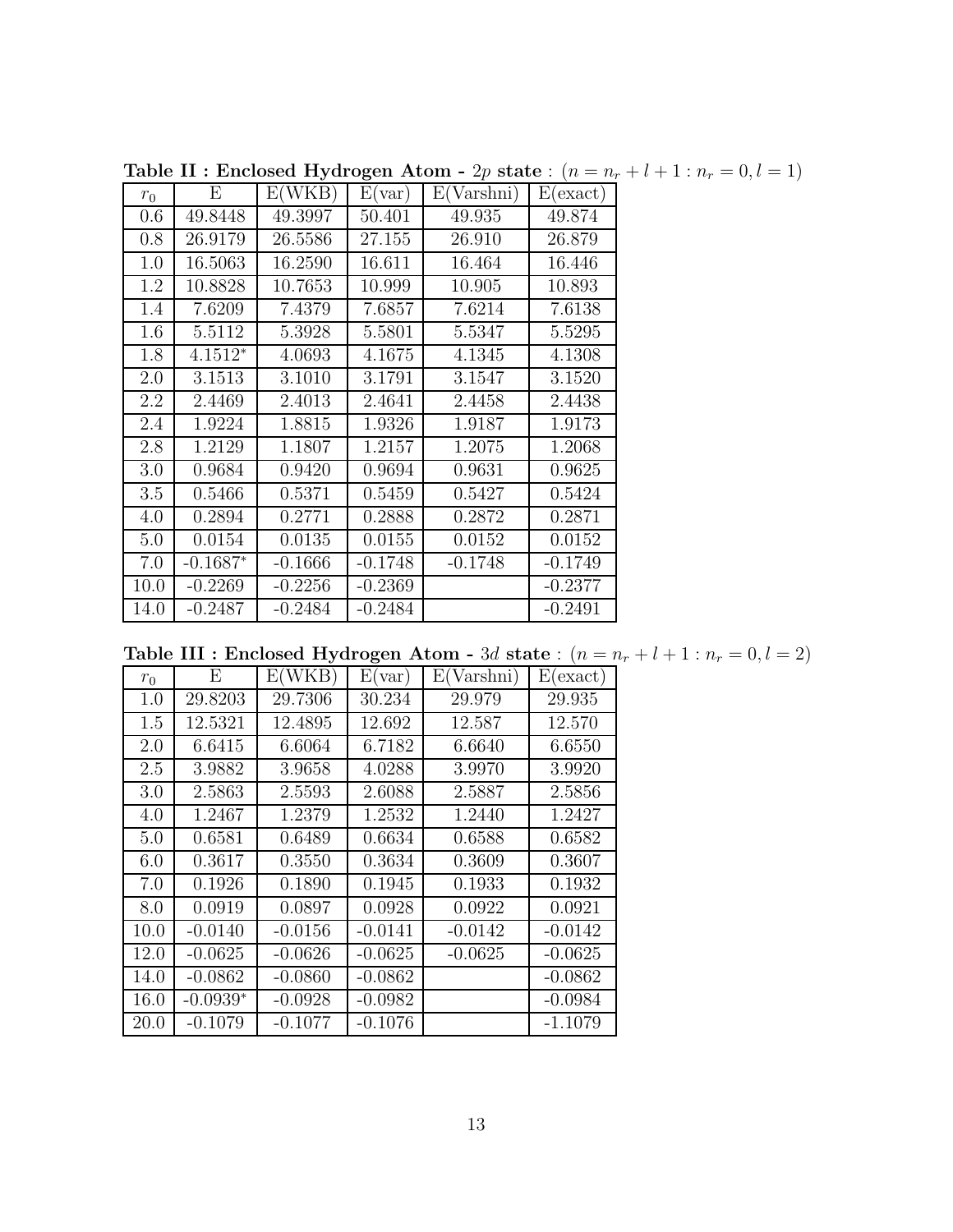#### Confined Hulthén potential :

Screened Coulomb potentials are of tremendous importance in atomic phenomena. The particular case studied here is the confined Hulthen potential, given by

$$
V(r) = V_0 \frac{e^{-\delta r}}{1 - e^{-\delta r}}
$$
\n
$$
(52)
$$

where  $V_0 = -Z\delta$ , with Z the atomic number and  $\delta$  the screening parameter. Taking  $Z=1,$ 

$$
V_{eff}(r) = V(r) + \frac{l^2}{2r^2}
$$
\n(53)

Once again the energy eigenvalues are computed for different values of the confining radius  $r_0$  and screening parameter  $\delta$ , and the results presented in tabular form, for ease of comparison with those obtained from other approximation methods, viz., the shifted  $1/N$  expansion method  $E(1/N)$  [15], and exact numerical energies  $E(exact)$  [15].

| $r_0$ | state | $n_r$            |                | E          | E(exact)   | $\mathrm{E}(1$ |
|-------|-------|------------------|----------------|------------|------------|----------------|
| 6     | 2p    | 0                | 1              | $-0.00782$ | $-0.00865$ | $-0.00294$     |
| 7     | 2p    | 0                | 1              | $-0.03976$ | $-0.04069$ | $-0.03324$     |
| 8     | 2p    | 0                | 1              | $-0.05510$ | $-0.05783$ | $-0.05293$     |
| 9     | 2p    | 0                | 1              | $-0.06612$ | $-0.06728$ | $-0.06389$     |
| 10    | 2p    | 0                | 1              | $-0.07196$ | $-0.07257$ | $-0.07008$     |
| 25    | 2p    | 0                | 1              | $-0.07921$ | $-0.07918$ | $-0.07920$     |
|       | 3p    | 1                | 1              | $-0.01384$ | $-0.01475$ | $-0.01295$     |
|       | 3d    | 0                | 2              | $-0.01381$ | $-0.01390$ | $-0.01332$     |
| 50    | 2p    | 0                | 1              | $-0.07920$ | $-0.07918$ | $-0.07920$     |
|       | 3p    | 1                | 1              | $-0.01598$ | $-0.01605$ | $-0.01578$     |
|       | 3d    | $\left( \right)$ | $\overline{2}$ | $-0.01450$ | $-0.01448$ | $-0.01450$     |

Table IV : Confined Hulthén potential : ( $\delta = 0.1, n = n_r + l + 1$ )

Table V : Confined Hulthén potential :  $(\delta = 0.2, n = n_r + l + 1)$ 

| $r_0$ | state | $n_{\bm r}$       |  | E.         | E(exact)   | E(1/N)     |
|-------|-------|-------------------|--|------------|------------|------------|
| 8     | 2p    |                   |  | $-0.01607$ | $-0.01731$ | $-0.01242$ |
| 9     | 2p    |                   |  | $-0.02612$ | $-0.02749$ | $-0.02428$ |
| 10    | 2p    |                   |  | $-0.03389$ | $-0.03339$ | $-0.03118$ |
| 25    | 2p    | $\mathbf{\Omega}$ |  | $-0.04192$ | $-0.04188$ | $-0.04199$ |
| 50    | 2p    | $\left( \right)$  |  | $-0.04191$ | $-0.04189$ | $-0.04196$ |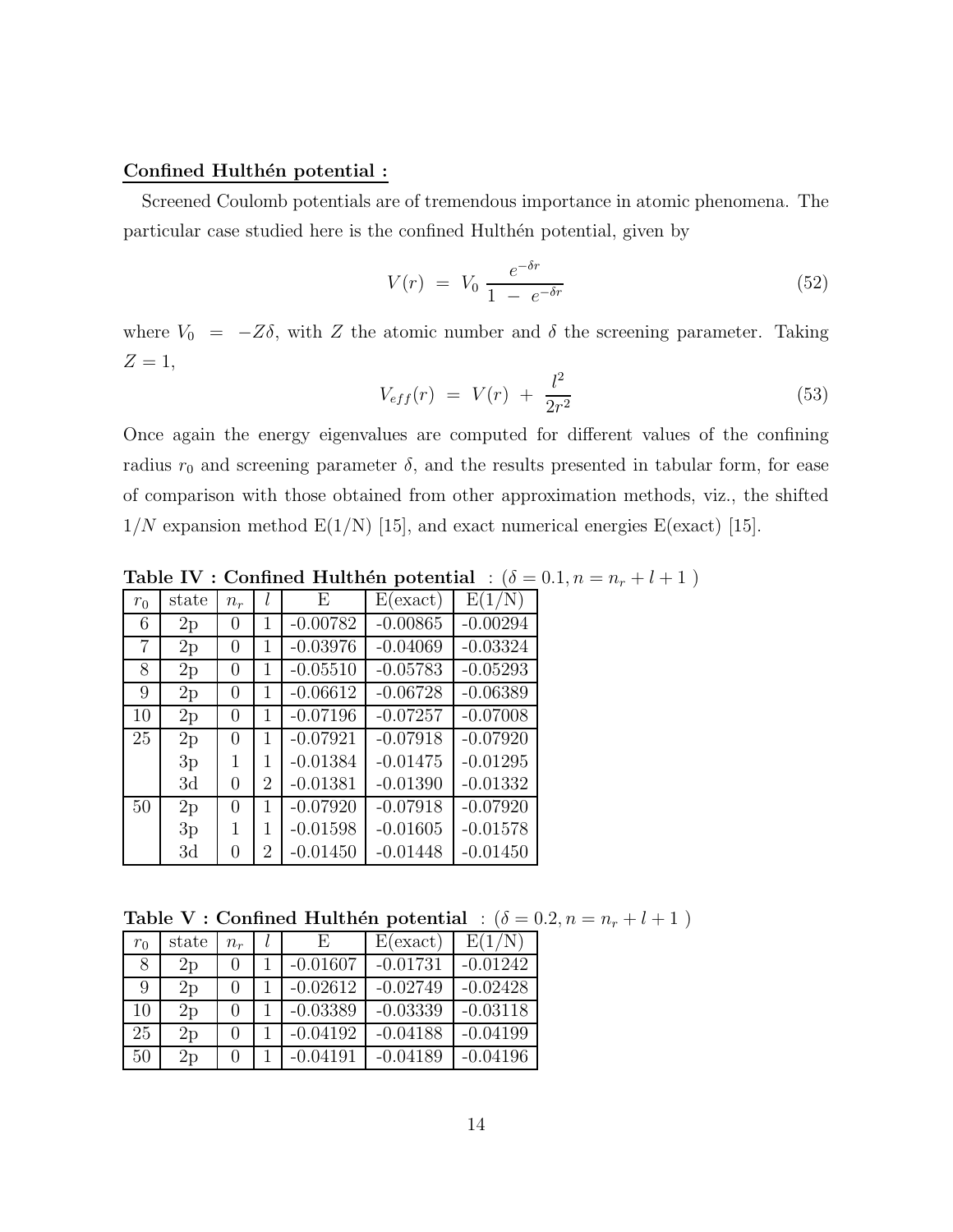# 4. Discussions and Conclusions

In the present study the WKB approximation technique is used to derive an alternate formalism for quantum systems with radial potentials, confined within a rigid spherical box of radius  $r_0$ . Instead of the conventional Langer modification, in this approach the centrifugal term is decomposed perturbatively (in powers of  $\hbar$ ) into 2 terms —, the classical centrifugal potential and a quantum correction, following the analysis of Hainz and Grabert [22]. The unique advantage of this approach is that it requires no modification of the centrifugal term in the WKB expansion when applied to radial potentials. Moreover, the quantization rules follow naturally from the WKB connection formulae, and the calculations are straightforward, though somewhat lengthy.

As a testing ground, the analysis is applied explicitly to 3 widely studied confined systems, each of considerable importance in atomic phenomena, viz., the 3-dimensional Harmonic oscillator, the hydrogen atom and the Hulthen potential. Each system is confined within a rigid spherical box of radius  $r_0$ . The spatial confinement imposes the additional boundary condition  $\psi(r) = 0$  at  $r = r_0$  on the radial wave function. This criterion, alongwith the WKB connection formula, gives the quantization rules for estimating the energy eigenvalues, E. For each case the results are computed and presented in tabular form, in Tables I - V, for ease of comparison with those obtained from other approximation methods, viz., the conventional WKB method for confined systems (using the Langer modification of the centrifugal term [18], variational results of Marin and Cruz [9], modified form of the same as given by Varshni [25] (in case of confined Hydrogen atom), shifted  $1/N$  expansion method [15] (in case of the confined Hulthen potential), and exact numerical results.

It is easy to observe from the Tables I to V, that the present formalism works quite well for all the 3 cases. The energy values are better than the conventional WKB energies (with Langer modification), as well as the shifted 1/N expansion results, justifying the perturbative expansion of the centrifugal term even for potentials under hard-wall confinement. In some cases these energies are even better than the variational results of Marin and Cruz [9]. This is true for most of the confining radii, except when the size of the box is close to the turning point (marked by <sup>∗</sup> in the tables). This is expected as the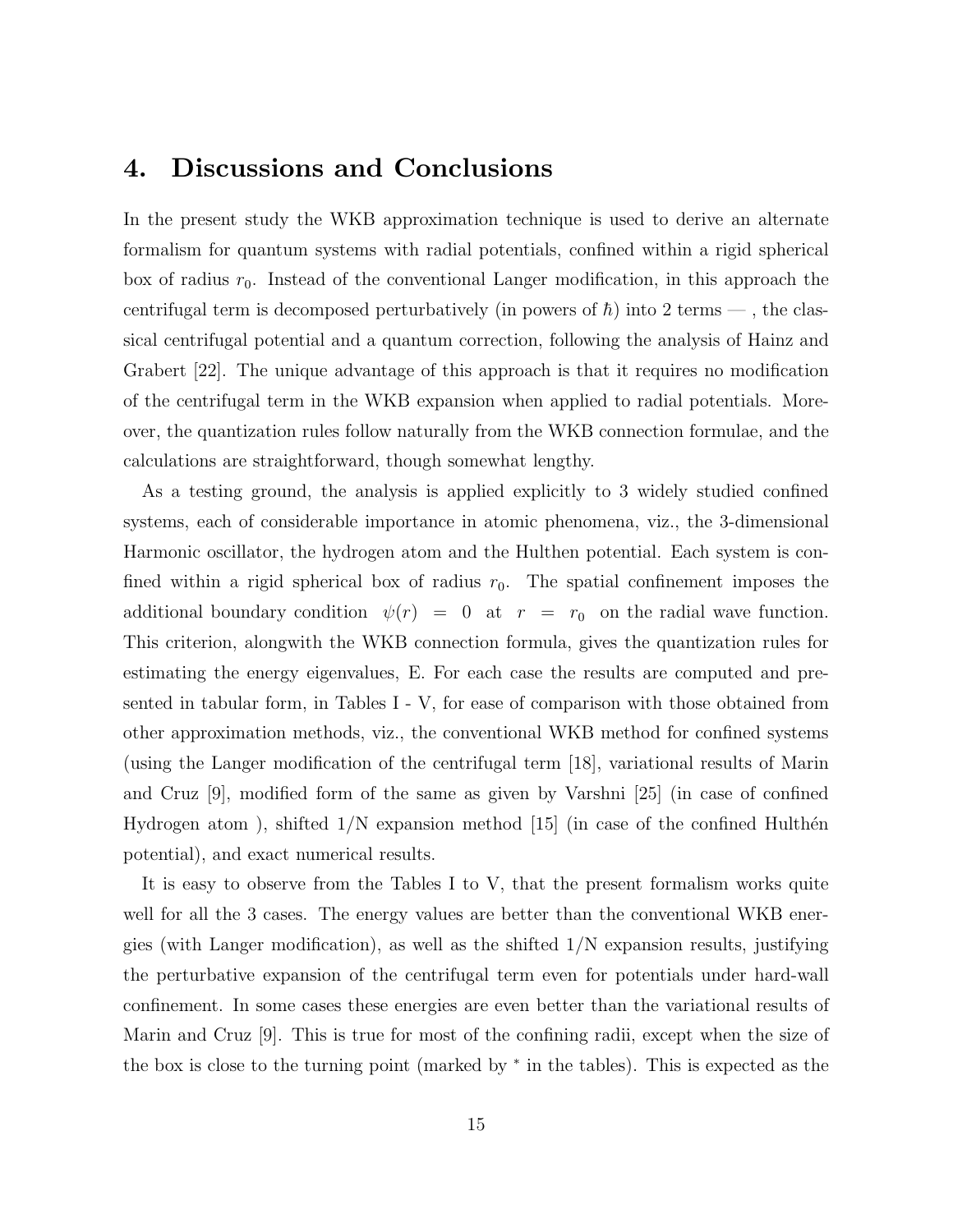WKB approximation is not valid close to the turning points. It may be worth mentioning here that Hainz and Grabert version of the WKB method addresses primarily problems with singular potentials. Though the harmonic oscillator does not fall in this class strictly, neverthelass, the centrifugal term introduces a singularity at the origin for non-zero l. So the author found it interesting to check the behaviour of the confined harmonic oscillator under such an expansion.

Another point worth examining is the effect of the higher order terms. It was shown in ref. [22] that in contrast to Langer modification, the higher than first order terms gave a vanishing contribution to the estimate for energy. However, this fact does not hold for confined potentials as is evident below :

Expanding in powers of  $\hbar$ , one obtains

$$
\int_{r_1}^{r_0} \Gamma(r) dr = \int_{r_1}^{r_0} \Gamma_0(r) dr - \int_{r_1}^{r_0} \frac{L_0}{2\hbar \Gamma_0 r^2} dr - \int_{r_1}^{r_0} \frac{L_0^2}{8\hbar^2 \Gamma_0^3 r^4} dr - \int_{r_1}^{r_0} \frac{L_0^3}{16\hbar^3 \Gamma_0^5 r^6} dr - \cdots (54)
$$

Proceeding along analogous lines as above it was found that the eigenvalues obtained in the lowest order became worse when higher order corrections were evaluated.

To conclude, this present analysis of perturbative decomposition of the centrifugal term into 2 parts — a classical potential and a quantum correction — plays a vital role in improving the WKB quantisation rule in the first order, thus yielding better estimates of the energy eigenvalues. Hence this formalism may be useful in determining the energy spectrum of any 3-dimensional radially confined problem.

## Acknowledgment

The author is grateful to Prof. R. Roychoudhury for some useful discussions on the topic. She thanks the referee for his / her invaluable comments, without which the work could not have been presented in this form. She also acknowledges financial assistance from the Council of Scientific and Industrial Research, India.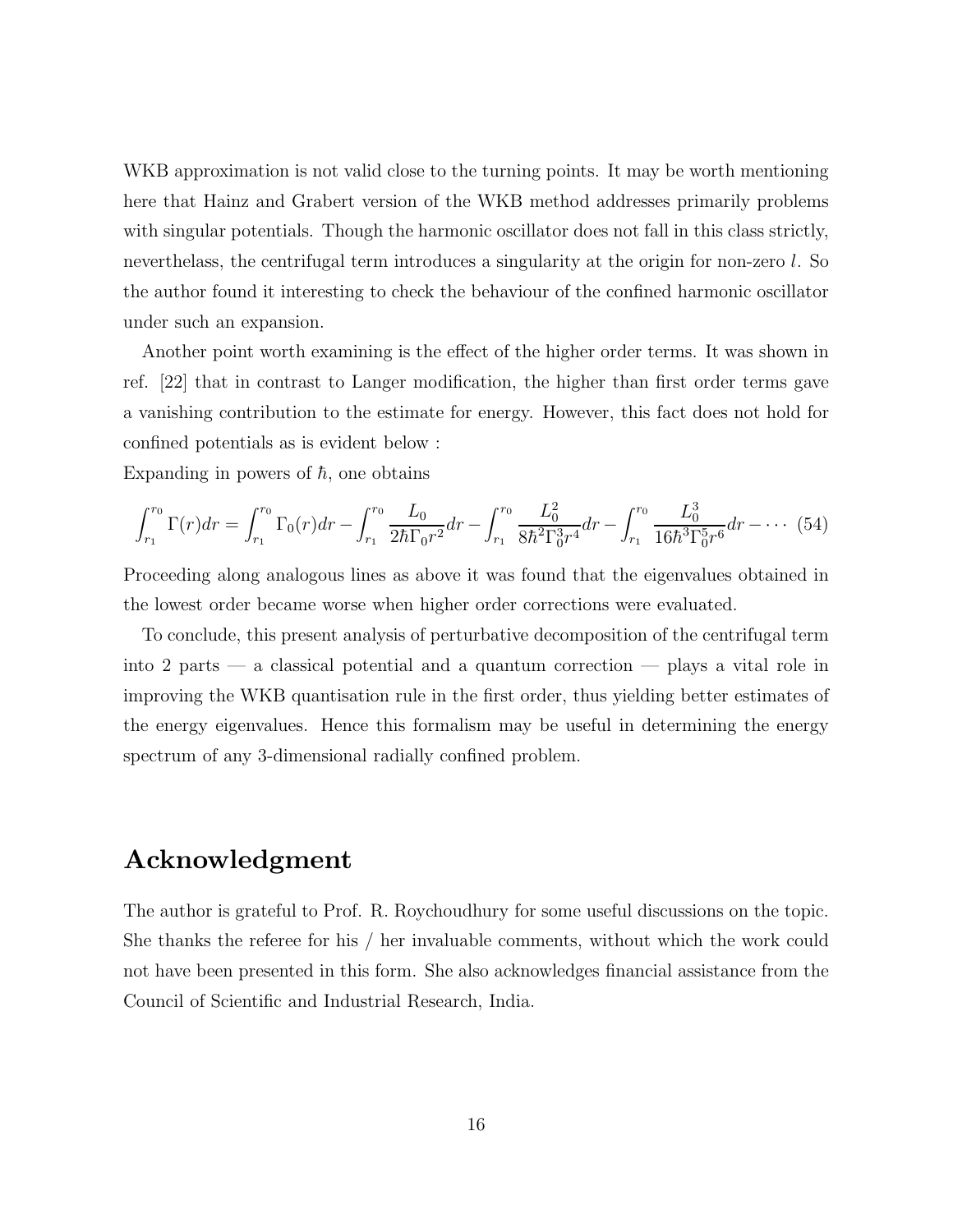### Reference :

- 1. P. O. Fröman, S. Yngve and N. Fröman. J. Math. Phys. **28** (1987) 1813.
- 2. C. Zicovich-Wilson, W. Jaskólski and J. H. Planelles. Int. J. Quant. Chem. 54 (1995) 61, ibid. 50 (1994) 429.
- 3. C. Zicovich-Wilson, A. Corma and P. Viruela. J. Phys. Chem. 98 (1994) 10863.
- 4. S.A. Cruz, E Ley-Koo, J.L. Marin and A. Taylor Armitage. Int. J. Quan. Chem. 54 (1995) 3.
- 5. L. Jacak, P. Hawrylak and A. Wójs. Quantum Dots. Springer (1997).
- 6. D.M. Larsen and S.Y. Mc Cann.
	- a) Phys. Rev. B 45 (1992) 3485-3488.
	- b) Phys. Rev. B 46 (1992) 3966-3970.
- 7 J.W. Brown and H.N. Spector.
	- a) J. Appl. Phys. (1986) 59 1179-1180.
	- b) Phys. Rev. B (1987) 35 3009-3012.
- 8. A. Sinha and N. Nag. J. Math. Chem. 29 (2001) 267, and references therein.
- 9. J.L. Marin and S.A. Cruz.
	- a) J. Phys. B : At. Mol. Opt. Phys. (1991) 24 2899.
	- b) Am J Phys. 59 (1991) 931.
- 10. D. Keeports. Am. J. Phys. 58 (1990) 230.
- 11. M. J. El-Said. J. Phys. I France 5 (1995) 1027.
- 12. M. N. Sergeenko.
	- a) Phys. Rev. A 53 (1996) 3798.
	- b) Mod. Phys. Lett. A 13 (1998) 33.
	- c) Mod. Phys. Lett. 12 (1997) 2859.
	- d) Mod. Phys. Lett. A 15 (2000) 83.
- 13. R. Vawter. Phys. Rev. 174 (1968) 749.